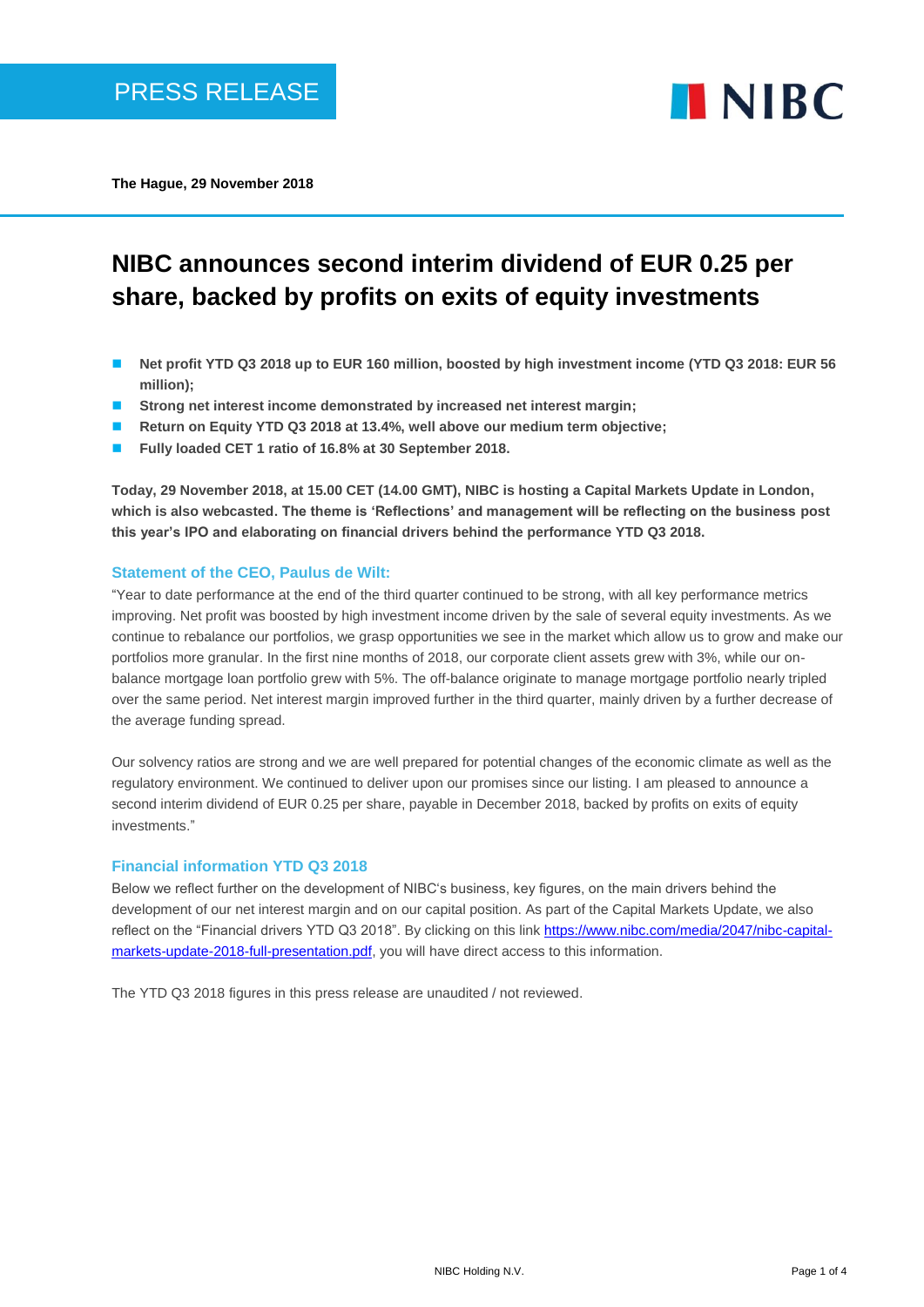### **Client assets for own book Client assets for own book Client assets of the Client assets of the Client Client**



Dealing with the challenges NIBC faces in the world around us, we are rebalancing the portfolio, grasping opportunities in segments that make the portfolio more granular:

- We are building granular portfolios that are well-collateralised with higher churn, shifting towards smaller ticket businesses like leasing and structuring and further growing the retail business, which historically has displayed low realised losses;
- We are rebalancing exposures in the corporate business, pro-actively managing our portfolios, looking at the continuously changing markets. As NIBC is not a market share player, we are not forced to grow for the sake of growing:
	- Although the Offshore Energy & Shipping markets are stabilising to picking up, we are deliberately reducing our exposures in the Offshore Energy & Maritime sectors;
	- The Leveraged Finance business poses new challenges and we are reducing our on-balance exposures in Leveraged Finance;
	- Our well diversified Commercial Real Estate (CRE) book is solidly structured with high churn;
	- Our Mezzanine & Equity portfolio is doing well and we are using this market momentum to realise some exit on our equity investments.

## **Billions of euros** Billions of euros **Billions** of euros **Billions** of euros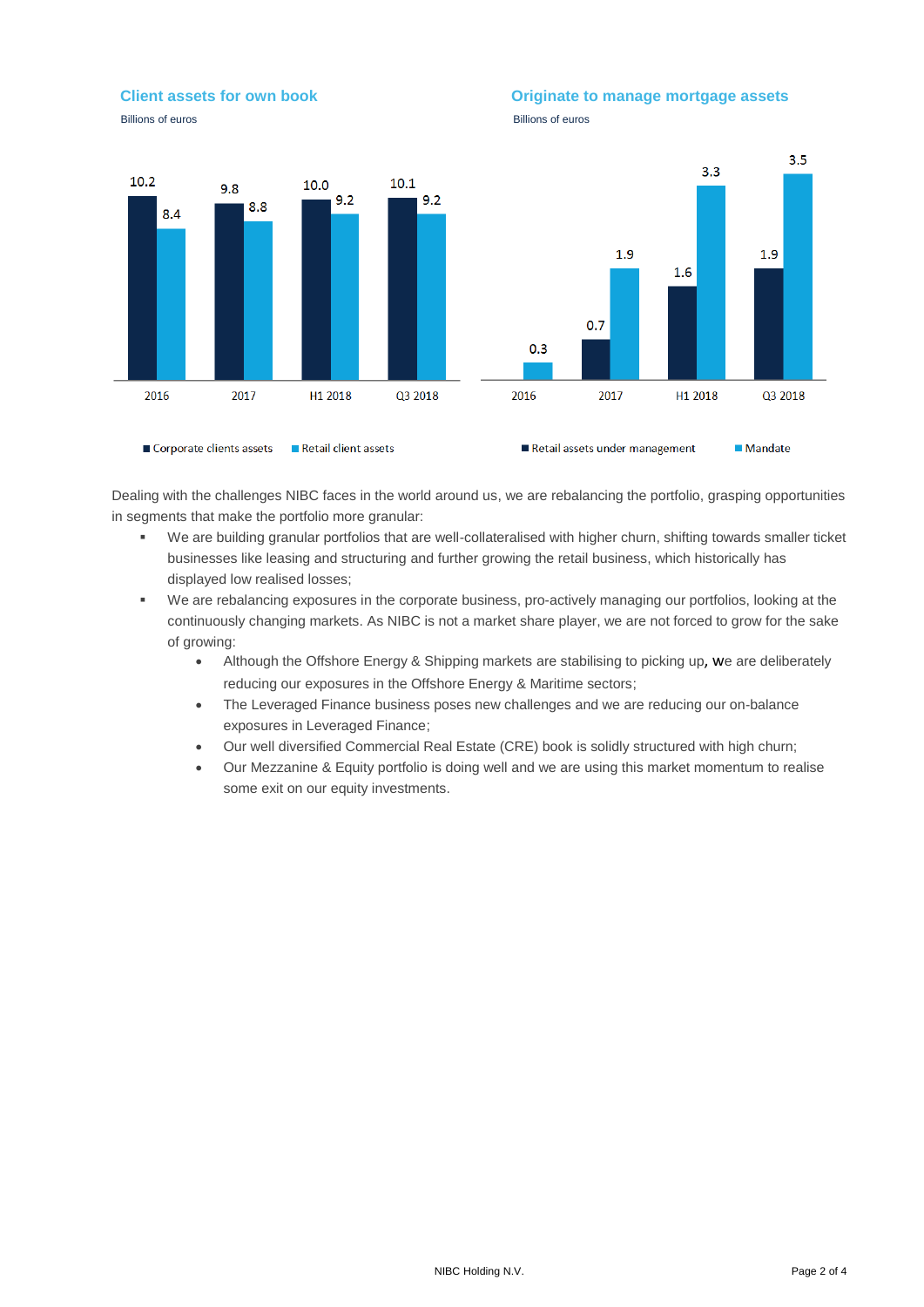## **NIBC Holding N.V. – Key Figures**

| <b>NIBC Holding</b>                             | <b>YTD</b> | YTD     |
|-------------------------------------------------|------------|---------|
| (millions of euros)                             | Q3 2018    | H1 2018 |
| Net interest income                             | 318        | 207     |
| Net fee and commission income                   | 34         | 21      |
| Investment income                               | 56         | 21      |
| Other                                           | 5          | 5       |
| <b>Operating income</b>                         | 413        | 254     |
| <b>Operating expenses</b>                       | 177        | 120     |
| Net operating income                            | 237        | 134     |
| Credit loss expense                             | 31         | 21      |
| Corporate tax                                   | 38         | 23      |
| Profit after tax                                | 168        | 90      |
| Profit attributable to non controlling interest | 9          | 6       |
| Net profit attributable to parent shareholders  | 160        | 84      |
|                                                 |            |         |
| CET 1 ratio                                     | 16.8%      | 16.4%   |
| RoE NIBC Holding                                | 13.4%      | 10.5%   |
| Cost-to-income ratio                            | 43%        | 47%     |
| Return on assets                                | 0.97%      | 0.76%   |
| Earnings per share (in EUR)                     | 1.46       | 1.15    |

Strong net interest income is demonstrated by the increased net interest margin:

- Net interest margin improved further to approximately 2% (excl. IFRS 9: approximately 1.8%);
- Main driver behind the continued improvement of net interest margin is the further decrease of the average funding spread;
- We are also benefiting from favorable market environment with respect to interest rates to further increase the average maturity in our wholesale funding;
- The growth of commercial assets in 2018 also had a positive impact on net interest income.



#### **CET 1 ratio Leverage ratio**

The solvency ratios are comfortably above our SREP-levels:

- This provides us with a sufficient buffer to comply with the future Basel IV regulation (impact +20-30% on RWAs);
- The ratio will be positively impacted in Q4 2018 by the decrease of approximately EUR 600m in RWAs from the already realized but not yet closed/settled disposals of equity investments (at 30 September 2018);
- NIBC permanently calibrates its credit models: expected impact in the course of 2019 of approximately EUR 300m higher RWAs.